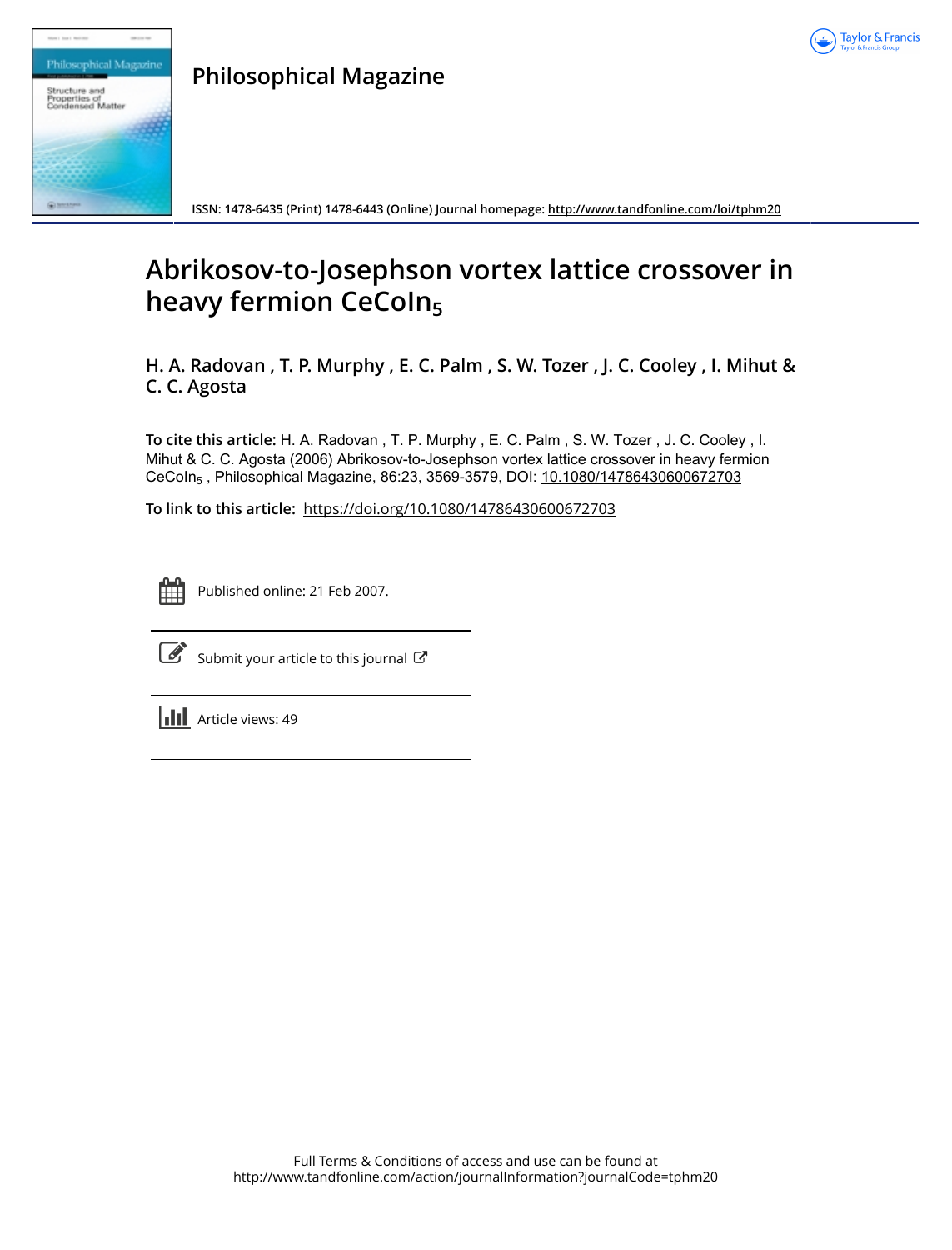

# Abrikosov-to-Josephson vortex lattice crossover in heavy fermion CeCoIn<sub>5</sub>

## H. A. RADOVAN\* $\dagger$ , T. P. MURPHY $\dagger$ , E. C. PALM $\dagger$ , S. W. TOZER $\dagger$ , J. C. COOLEY§, I. MIHUT¶ and C. C. AGOSTA||

<sup>†</sup>Department of Physics, University of Puerto Rico, Mayagüez, PR 00680, USA zNHMFL, Florida State University, Tallahassee, FL 32310, USA xLos Alamos National Laboratory, MST-6, Los Alamos, NM 87545, USA {NHMFL, Los Alamos National Laboratory, Los Alamos, NM 87545, USA kDepartment of Physics, Clark University, Worcester, MA 01610, USA

(Received 30 November 2005; in final form 3 March 2006)

We present torque magnetization measurements on the quasi-2D heavy fermion superconductor CeCoIn<sub>5</sub> at temperatures down to 20 mK and magnetic fields up to 18 T. At orientations with the magnetic field perpendicular to the conducting planes, a prominent vortex lattice peak effect is present at around  $0.5H<sub>c2</sub>$ . The peak effect gradually disappears upon rotating the field into the plane parallel orientation. We interpret the absence of the peak effect for the plane parallel case as a transformation of the Abrikosov lattice into a Josephson vortex state, favored by the Pauli paramagnetic limit in  $CeCoIn<sub>5</sub>$  together with the unusually large condensation energy. Additionally, we do not observe flux avalanches as found in organic superconductors and suggest that the complete absence of vortex activity in the plane parallel field orientation is crucial for the formation of Fulde–Ferrell–Larkin–Ovchinnikov superconductivity in CeCoIn<sub>5</sub>.

### 1. Introduction

Anisotropic superconductors in external magnetic fields are known to produce a variety of different vortex states depending largely on electronic anisotropy, temperature and applied field. Four basic energy scales govern vortex behaviour in layered type-II superconductors: (i) in-plane vortex–vortex interactions, (ii) interlayer coupling, (iii) pinning energy, and (iv) thermal fluctuations. The competition of these energy scales results in vortex lattice phases having a dimensionality ranging from 0D to 3D [1]. With increasing temperature and/or field there may exist a condition where the vortices are able to optimally adapt to the underlying pinning potential, causing the critical current and hence the magnetization to attain a local maximum. One manifestation of this competition of energy scales is the so-called peak effect (PE), sometimes referred to as fishtail effect due to the shape of the magnetic hysteresis. Although the first observation of the peak effect in niobium goes back to 1962 [2], the microscopic mechanism is still under debate [3].

<sup>\*</sup>Corresponding author. Email: hradovan@uprm.edu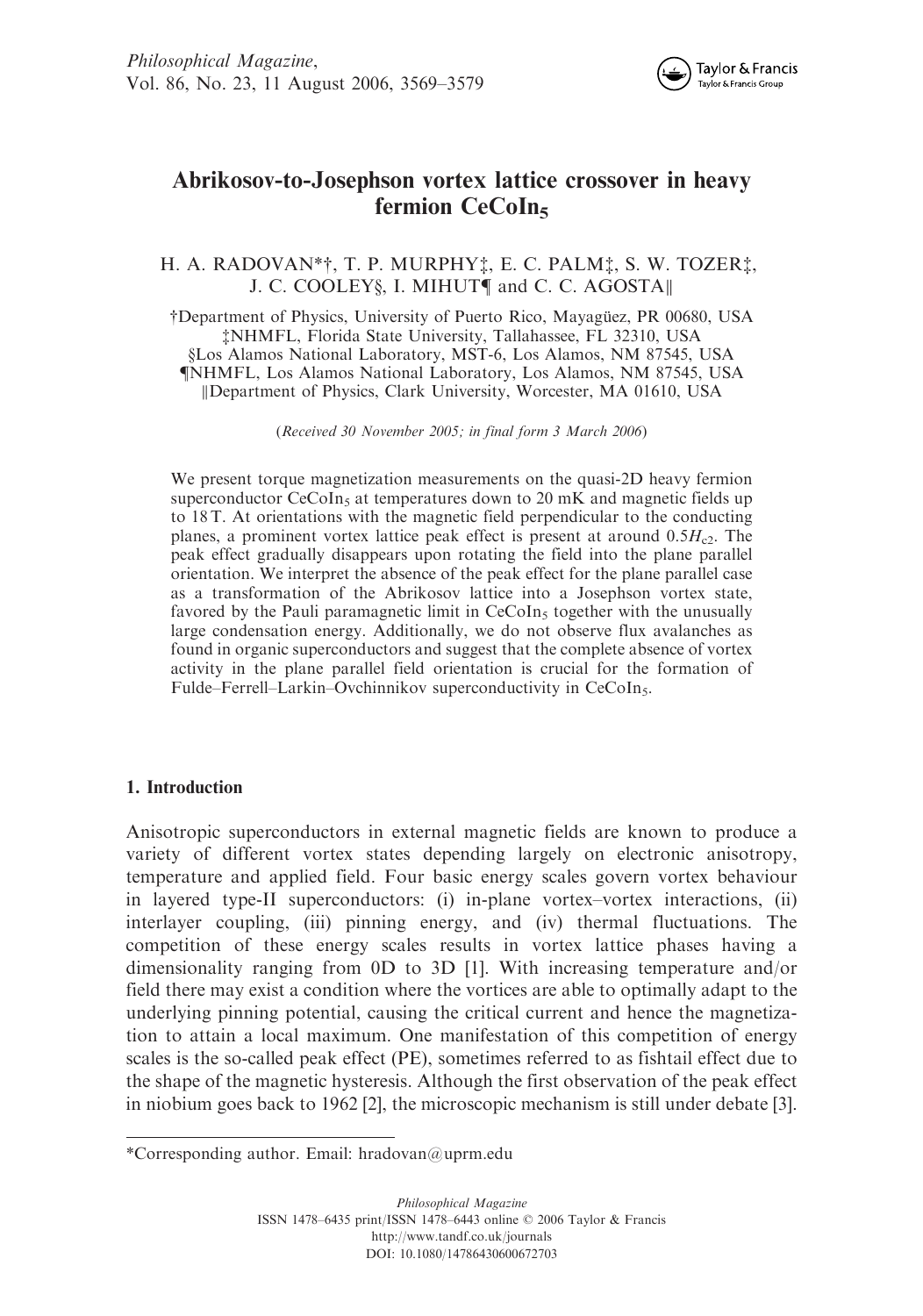In phenomenological and simplified terms, the PE may be thought of as a transition from an ordered to a disordered vortex state. For isotropic superconductors in an increasing field, the vortex lines initially thread straight through the material. At higher fields, a disorder driven phase transition leads to plastic-like behaviour where these Abrikosov vortices bend to find an energy minimum in the surrounding potential landscape resulting in an increase of the critical current. For strongly anisotropic, layered superconductors in low fields perpendicular to the conducting planes, Abrikosov flux lines decompose into stacks of so-called pancake vortices [4]. For isotropic superconductors, Josephson interlayer coupling dominates, while for anisotropic superconductors, the much weaker interlayer coupling is predominantly electro-magnetic in origin. This electro-magnetic coupling aligns the pancakes in adjacent layers into stacks that readily decouple in increasing fields. This decoupling transition can also lead to better pinning, resulting in a peak effect for pinning sensitive measurements. Due to the weaker nature of the pancake stack coupling, one expects the peak effect to occur at lower fields. Indeed, while the PE in conventional superconductors generally occurs close to  $H_{c2}$ , in high- $T_c$  superconductors it appears far below  $H_{c2}$ , even closer to  $H_{c1}$  in the most anisotropic systems [5, 6].

The vortex state in strongly anisotropic superconductors in fields parallel to the conducting planes is quite different in nature [7]. In plane parallel fields, the magnetic flux is concentrated in the regions between the layers forming coreless Josephson vortices, which in the most extreme decoupled situation are entirely confined in the space between two adjacent conducting layers. Vortex states at small field angles out of the planes may constitute a mixture of the Abrikosov and Josephson state, with individual pancake vortices in adjacent conducting layers building a staircase structure coupled by Josephson vortices within the less conducting layers (so-called kinked vortices). Under such anisotropic conditions in increasing applied fields at small tilt angles the flux can stay locked-in between the conducting sheets. This so-called vortex lock-in state produces an angle between internal induction and external field. Experiments on high- $T_c$  superconductors provide evidence for all the vortex states discussed above [8].

Magnetization studies can provide a great deal of information about the anisotropy of the host crystal structure, pinning behaviour, and vortex lattice structure and dimensionality. We applied the vortex phenomenology to a study of the magnetization as a function of applied field on the heavy fermion superconductor CeCoIn<sub>5</sub> ( $T_c$  = 2.3 K) [9]. The assumed proximity to an antiferromagnetic quantum critical point is held responsible for many unusual features discovered in this material, e.g. non-Fermi liquid behaviour and the possibility of a magnetically mediated pairing mechanism. The tetragonal structure is composed of two building blocks, CeIn<sub>3</sub> and CoIn<sub>2</sub>, stacked sequentially along the crystallographic c-direction ( $\parallel$  [001]); it is assumed that the CeIn<sub>3</sub> layer is responsible for superconductivity. The electronic anisotropy is largely determined by the hybridization between the Ce-4f and the Co-3d orbital. Recent band structure calculations suggest that very weak hybridization exists, which implies a rather two-dimensional structure [10]. One way to quantify the anisotropy,  $\varepsilon$ , is the out-of-plane to in-plane ratio of effective masses,  $\varepsilon = (m_{c,eff}/m_{ab,eff})^{1/2} \sim \lambda_c/\lambda_{ab}$ , with  $\lambda$  being the London penetration depth. In CeCoIn<sub>5</sub> reported values for the effective masses in different orientations range from 5 to 87 times the bare electron mass [11], yielding a rough estimate of  $\varepsilon \sim 3-4$ .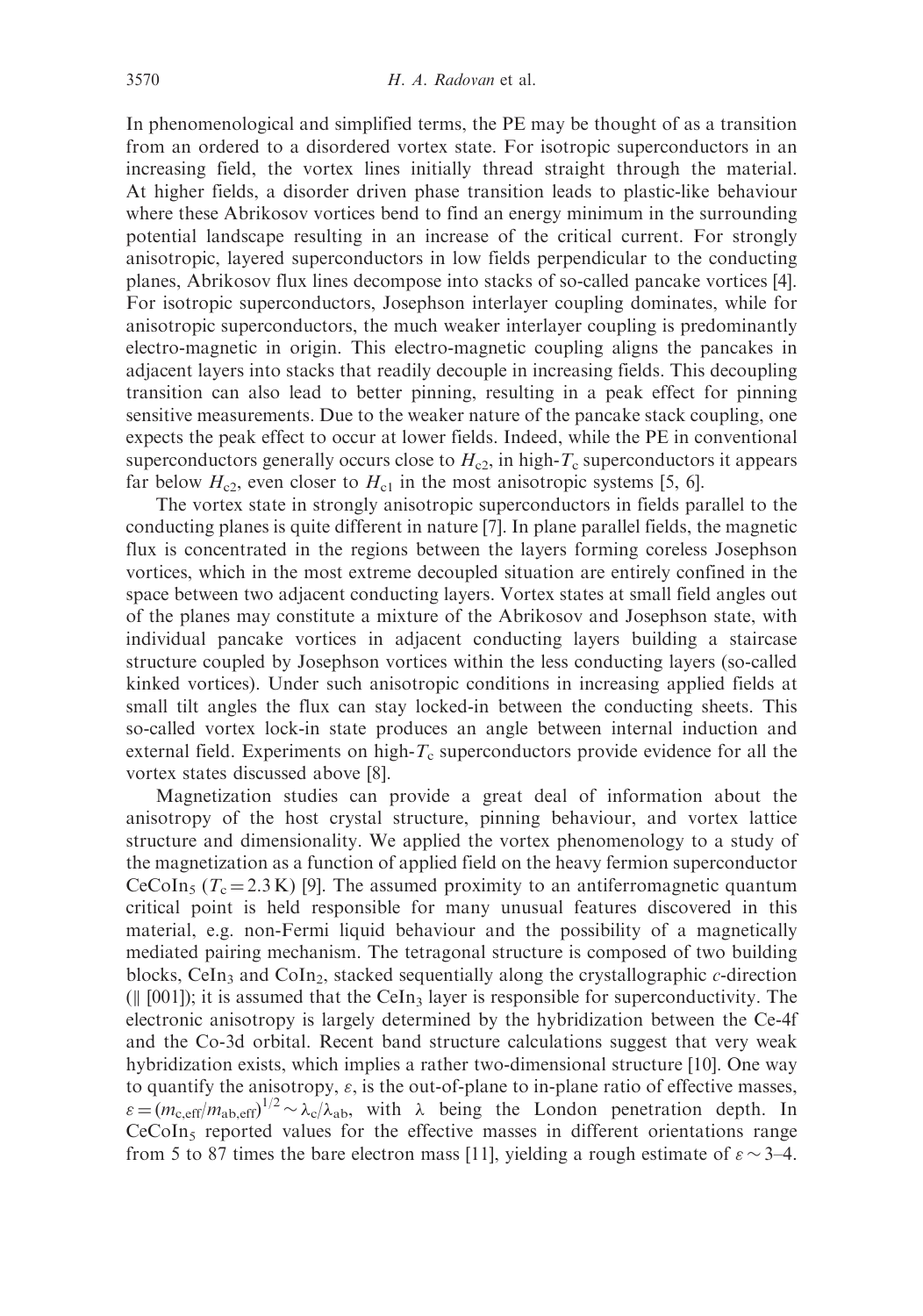For comparison, YBa<sub>2</sub>Cu<sub>3</sub>O<sub>7</sub> (YBCO) has  $\varepsilon \sim 5$ , while strongly anisotropic  $Bi_2Sr_2CaCu_2O_8$  and molecular superconductor systems yield  $\varepsilon \sim 100-200$ . Hence, at least from this viewpoint, one would expect  $CeCoIn<sub>5</sub>$  to show similar vortex properties as YBCO. However,  $CeCoIn<sub>5</sub>$  is markedly different from YBCO in the following ways.  $CeCoIn<sub>5</sub>$  is the first superconductor clearly showing Pauli paramagnetic limitation with fields parallel to the conducting planes. Typically, in superconductors in increasing magnetic fields, orbital motion of the Cooper pairs (vortices) eventually destroys the superconducting state. In the Pauli paramagnetic limit, superconductivity is destroyed when the field is strong enough to break up the pairs and align their spins, without involving Abrikosov vortices. In this limit, pans and angle then spins, whilout involving ADIROSOV voltices. In this limit,<br>the upper critical field is given by the relation  $H_{c2}^{ab}(0) = H_p(0) = \Delta_0/\sqrt{2\mu_B}$ , with the Pauli limit  $H_p$ , the superconducting energy gap at zero temperature,  $\Delta_0$ , and the Bohr magneton,  $\mu_B$  [12]. The ratio of the parallel to the perpendicular critical field hence is given by  $H_{\rm p}/H_{\rm c2}^{\circ} \sim \xi_{\rm ab}/k_{\rm F}^{-1}$ , with  $\xi$  the coherence length and  $k_{\rm F}$  the Fermi wave vector. Another difference between  $CeCoIn<sub>5</sub>$  and YBCO are the heavy electron masses in the former that counteract orbital motion and help the Pauli limit to dominate over the orbital limit. Finally, generating Abrikosov vortices with normal cores inside superconducting layers costs energy. The higher the condensation energy, the more energy is required to create the vortices. According to the BCS theory, the condensation energy at zero temperature is given by  $U_s(0)$ –  $U_n(0) = -0.5 \cdot N(0) \cdot \Delta^2(0)$ , where N is the density of states and  $\Delta$  the energy gap. As the discontinuity in the zero field specific heat,  $\Delta C/\gamma T_c$  ( $\gamma$ : Sommerfeld coefficient), is proportional to the coupling strength, which is proportional to the energy gap within the extended BCS theory, the size of  $\Delta C/\gamma T_c$  is a direct measure for the condensation energy. The (weak-coupling) BCS theory derives  $\Delta C/\gamma T_c = 1.43$ , YBCO has  $\Delta C/\gamma T_c \approx 2.5$  [13], while the molecular superconductor  $\kappa$ -(BEDT-TTF)<sub>2</sub>Cu(NCS)<sub>2</sub> has  $\Delta C/\gamma T_c \approx 2.8$  [14]. Heavy fermion CeCoIn<sub>5</sub>, however, was found to exhibit an exceptionally large discontinuity of  $\Delta C/\gamma T_c \approx 5$  [15]. This large jump in the specific heat indicates a strong decrease of the entropy at the superconducting phase transition that was interpreted as evidence for spin fluctuation-mediated superconductivity with strong fermion–boson coupling [16]. These considerations suggest that the formation of vortices in  $CeCoIn<sub>5</sub>$  requires more energy than in YBCO and, hence, should additionally hinder vortex movement across the conducting layers. Regarding these differences, particularly the Pauli limit, one might expect that the vortex state in  $CeCoIn<sub>5</sub>$  for the plane parallel field orientation should be different than found in YBCO.

#### 2. Torque magnetization results and discussion

#### 2.1. Magnetization at different temperatures

The torque cantilever setup is an established technique used to study vortex behaviour, such as hysteresis, avalanches, pinning and melting transitions, e.g. in YBCO [17] or  $\kappa$ -(BEDT-TTF)<sub>2</sub>Cu(NCS)<sub>2</sub> [18]. We use a torque cantilever setup consisting of a fixed Cu reference plate and a flexible 13-um thick Be–Cu cantilever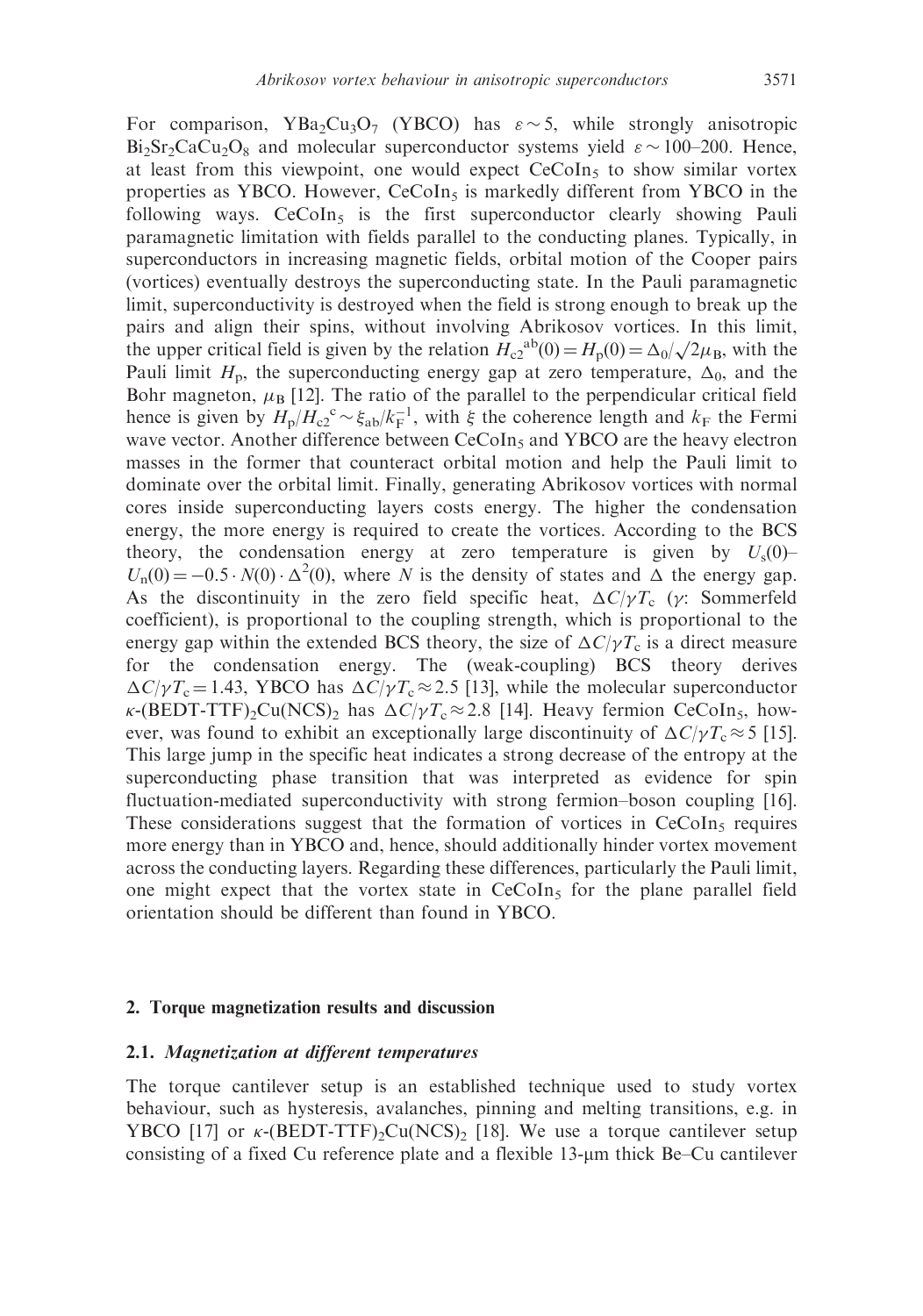

Figure 1. Torque measurements as a function of applied field perpendicular to the conducting planes of  $CeCoIn<sub>5</sub>$  at different temperatures. The arrows indicate the field sweep direction and the curves are vertically offset for clarity. The sharp transition at 5 T denotes the upper critical field,  $H_{c2}$ , while the small feature around 2.5 T,  $H_p$ , is identified as a vortex lattice peak effect.

beam with a gap of approximately 0.5 mm. We achieved similar results with a 51-um thick Ph–Bronze cantilever and can therefore exclude material artifacts in the present data. Any magnetic moment, m, within a sample attached to the cantilever beam in a non-parallel magnetic field, H, exerts a torque on the cantilever,  $\tau = m \times H$ . The torque changes the distance of the two capacitor plates and, hence, the capacitance. The recorded signal is, therefore, proportional to the magnetization in the sample. The present torque measurements were performed at temperatures in the range 20–200 mK and fields up to 18 T (tesla) in a toploading dilution refrigerator at the NHMFL in Tallahassee, Florida. The single crystal CeCoIn<sub>5</sub> sample with lateral dimensions of  $2.0 \times 1.0$  mm<sup>2</sup> and 140  $\mu$ m thickness was attached with GE varnish coplanar onto the cantilever beam. To exclude artifacts resulting from the specific sample geometry, we also mounted the sample on edge and obtained similar data. Since the sample had been grown from an In flux, we etched it prior to mounting in an HCl/HNO<sub>3</sub>/H<sub>2</sub>O (3:1:10, v/v) solution for about 10 min to remove excess indium. Here  $\frac{3}{2}$  T= 20 mK<br>
Figure 1. Torque measurements as a function of peptid field peperadicular to the<br>conducting planes of CeColns at different temperatures. The arrows indicate the field<br>cleanest percent of the cur

Figure 1 presents torque magnetization data as a function of applied field perpendicular to the planes at several different temperatures. The curves have been vertically offset for better clarity and the arrows indicate the field sweep direction. All show a gradual increase in torque with a sharp first-order phase transition into the normal state,  $H<sub>c2</sub>$ , at 4.97, 4.96 and 4.95 T at 20, 100 and 175 mK, respectively. A firstorder phase transition in the perpendicular field orientation had been previously observed below  $0.8 \text{ K}$  [19]. The trace at the base temperature of  $20 \text{ mK}$  shows additionally a pronounced hysteretic feature around 2.5 T. This is indicative of vortex pinning effects and we interpret this feature as a vortex lattice peak effect at  $H_p = 2.5$  T, as discussed in section 1. The peak effect shifts to  $H_p = 2.2$  T at  $T = 100$  mK, while it is completely absent above approximately 180 mK. This feature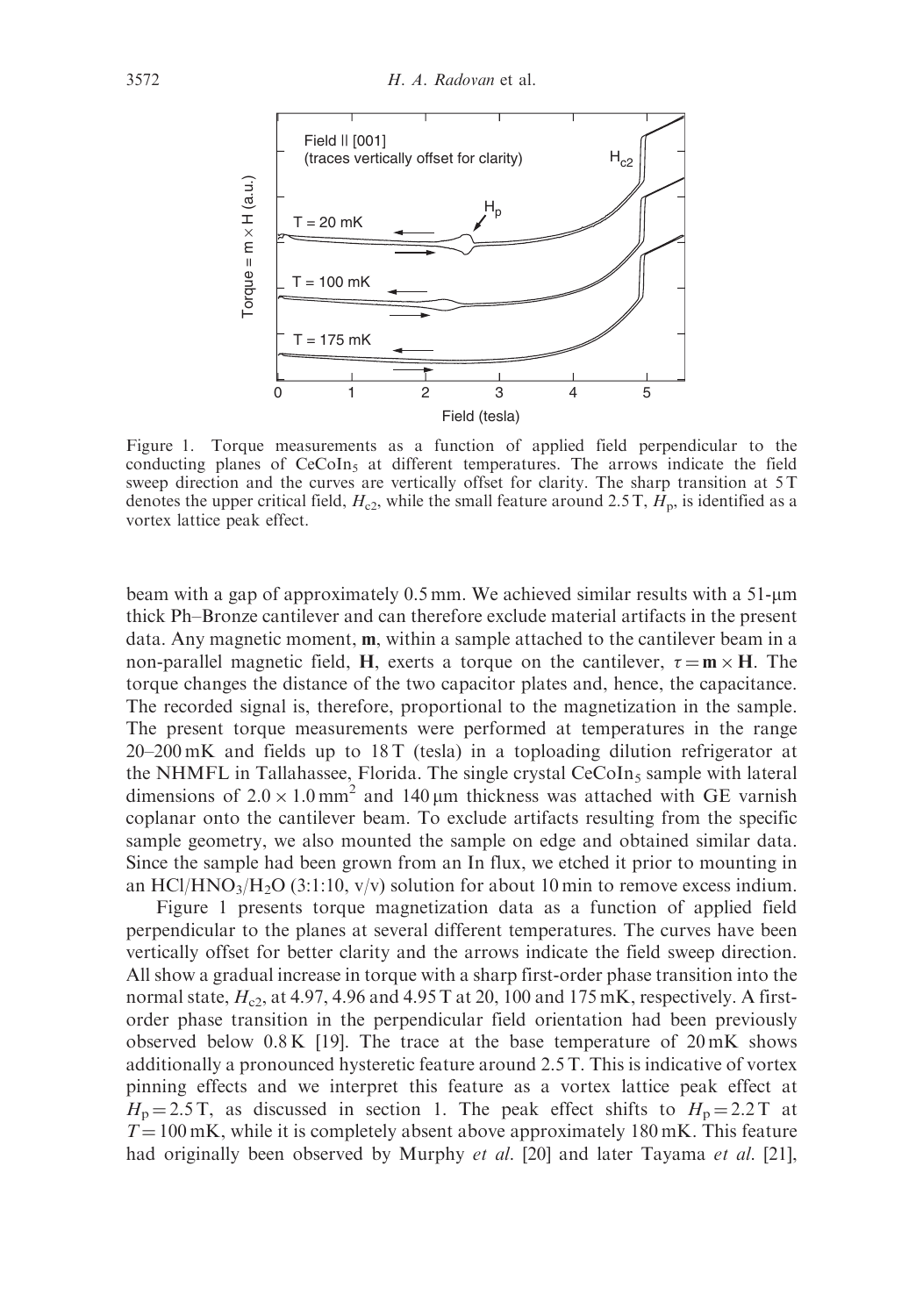who suggested the possibility of a vortex lattice peak effect without further study. A vortex lattice peak effect is observed in most superconductors, including high- $T_c$ , conventional and heavy fermion superconductors.

The peak effect in CeCoIn<sub>5</sub> disappears above  $t_p = T/T_c = 0.08$ , a rather low temperature when compared to other superconductors, where, for example, it was found to disappear above approximately  $t_p = 0.4$  in PrOs<sub>4</sub>Sb<sub>12</sub> [22],  $t_p = 0.6$  in  $Bi<sub>2</sub>Sr<sub>2</sub>CaCu<sub>2</sub>O<sub>8+v</sub>$  (BSCCO) [23], or  $t<sub>p</sub>=0.8$  in CeRu<sub>2</sub> [24]. However, there is a noticeable trend between  $t_p$  and the defect structure of each material. While the  $Ceru<sub>2</sub>$  was a polycrystalline sample with Ru inclusions, the BSCCO and  $Pros<sub>4</sub>Sb<sub>12</sub>$ samples were single crystals with the difference that the BSCCO sample was overdoped. Obviously, the lower the defect density, the lower the peak temperature,  $t<sub>p</sub>$ , confirming the pinning related origin of the feature. CeCoIn<sub>5</sub>, on the other hand, is an undoped material that can be grown as high-purity single crystals. It can be seen from figure 1 that the peak effect occurs at  $0.5H<sub>c2</sub>$ , which is far below the field where the PE is seen in conventional superconductors and is reminiscent of the situation encountered in high- $T_c$  superconductors. One can view the vortex lines in CeCoIn<sub>5</sub> as stacks of loosely coupled pancake vortices, where both electro-magnetic and Josephson out-of-plane coupling are equally important. This is consistent with an estimated electronic anisotropy of  $\varepsilon \sim 3-4$  as compared to  $\varepsilon \sim 5$  in YBCO. For the most anisotropic high- $T_c$  cuprates (e.g. BSCCO) with vanishing Josephson coupling the peak effect has been observed closer to the lower critical field,  $H<sub>c1</sub>$ . We will comment further on the anisotropy issue below.

To obtain information about lattice disorder effects in  $CeCoIn<sub>5</sub>$ , we show in the upper panel of figure 2 de Haas–van Alphen (dHvA) oscillations obtained by our torque magnetization technique at  $T = 20 \text{ mK}$  in the field perpendicular orientation. A Fast Fourier Transform analysis is shown in the lower panel of figure 2 with several orbits indicated. The frequencies are in very good agreement with a previous  $dHvA$  analysis on CeCoIn<sub>5</sub> [25].

We utilize the Lifshitz–Kosevich formula and fit the amplitude, A, of the filtered frequency for the orbit F3 using  $A(1/H) = A_0 \cdot R_T \cdot R_D$ , where  $A_0$  is a constant,  $R_T$  the reduction factor due to finite temperatures,  $R_D \sim \exp(-T_D)$  the reduction factor due to impurity scattering, and  $T<sub>D</sub>$  is the Dingle temperature [26]. Assuming an effective mass  $m_{\text{eff}} = 8.4 m_{\text{e}}$  [11], the fit yields  $T_{\text{D}} = 0.33 \text{ K}$ , indicating very low broadening of the Landau tubes due to scattering. The Dingle temperature can be related to the scattering time,  $\tau$ , *via*  $T_D = \hbar/(2\pi k_B \tau)$ , and the mean free path is  $\ell = v_F \cdot \tau$ , where  $k_B$  is the Boltzmann constant and  $v_F$  the Fermi velocity. From this information, the mean free path is estimated to be  $\ell \approx 1870$  A, which is extremely long and suggests a very low density of pinning centres that can naturally account for the rapid disappearance of the peak effect with temperature, as shown in figure 1. Eskildsen et al. [27] employed small angle neutron scattering (SANS) to investigate the vortex lattice structure in  $CeCoIn<sub>5</sub>$  in plane perpendicular fields. In an applied field of 2T, they estimate the longitudinal vortex correlation length (straightness) to be roughly 100 vortex line spacings or  $3 \mu m$ . They conclude that pinning is very weak in CeCoIn<sub>5</sub>, in agreement with our findings.

Figure 3 shows the peak effect in more detail as observed at  $T = 20 \text{ mK}$  in the plane perpendicular field orientation. The arrows indicate the direction of the field sweep (0.1 T/min) in increasing field starting at 0 T and reversing the sweep direction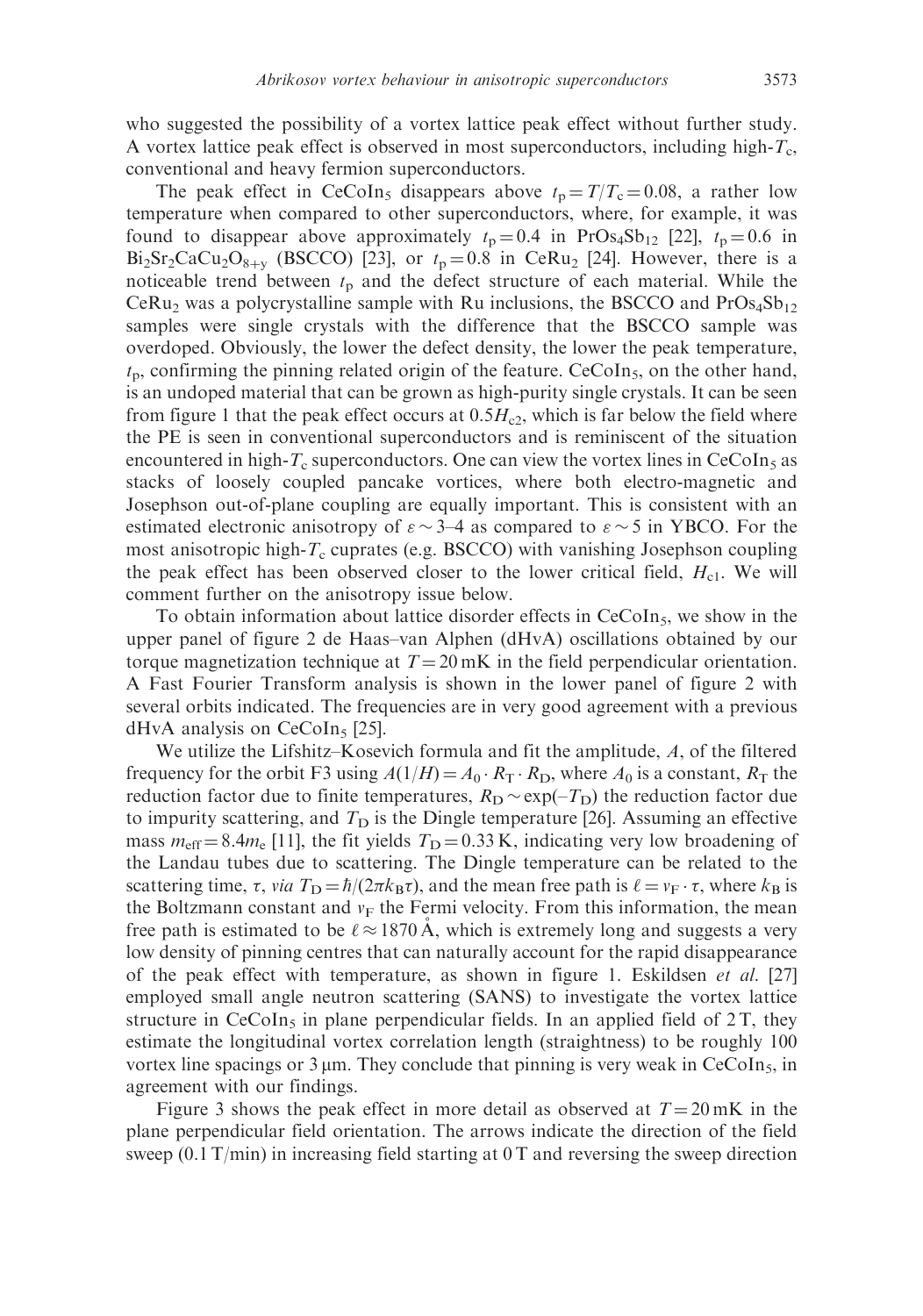

Figure 2. Upper panel: de Haas–van Alphen oscillations of CeCoIn<sub>5</sub> obtained at  $T = 20$  mK with our torque cantilever for the plane perpendicular field orientation. Lower panel: Fast Fourier Transform of oscillations with indicated Fermi surface orbits F1, F3, F4, and F5 and corresponding frequencies.



Figure 3. Torque versus field for perpendicular field orientation at  $T = 20$  mK and magnet sweep rate 0.1 T/min. The arrows indicate the sweep direction with a minor loop between 2.3 and 2.5 T. The data points inside the three circled areas at 2.6 and 2.65 T were obtained after halting the sweep and recording the torque in the time domain (inset shows this for the area labeled with '1' as an example).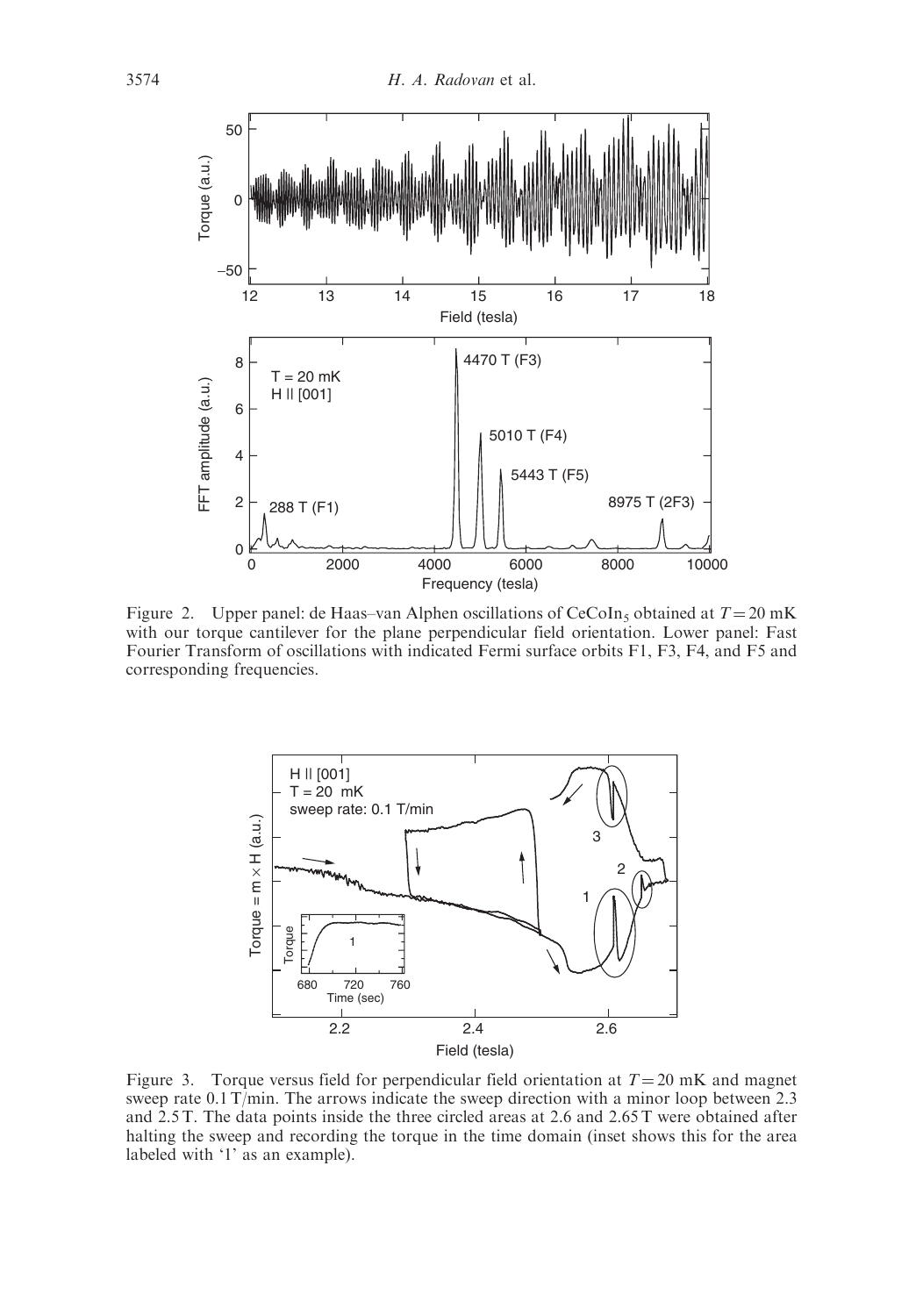just below  $2.7$  T (the noise around  $2.2$  T originates from flux jumps within the superconducting magnet). Also shown is a minor loop between 2.3 and 2.5 T. The traces of the minor loop merge exactly with the magnetization after reversing the field at 2.7 T and sweeping back down. This indicates that the flux profile (induction) within the sample is fully inverted within 0.02 T, confirming the expected very weak pinning.

The data inside the three circled areas at 2.6 and 2.65 T were obtained after halting the sweep and monitoring the torque as function of time (this entire sweep was taken with time as the trigger parameter for data acquisition). It is evident in a plot of torque versus time (see inset to figure 3) that after a certain amount of time the signal saturates and becomes constant. This is the well-known flux relaxation or vortex creep phenomenon seen in many systems and previously also reported for  $CeCoIn<sub>5</sub>$  [28]. Within the classical Bean description of flux profiles inside superconductors, the slope of the flux profile is assumed to be constant throughout each half of the sample and to be proportional to the critical current density,  $\partial B/\partial x \sim j_c$ . After having ramped up the field and halted, vortices creep further into the centre of the sample, thereby decreasing the slope of the profile and, hence, the critical current density. Upon resuming the field ramp, the initial slope (or  $j_c$ ) is reestablished. This phenomenological description fully accounts for the observed magnetization behaviour seen in figure 3. Close to the maximum of the PE the critical current is largest, yielding a stronger relaxation than at fields further away from the peak (note the opposite sign of the change in magnetization during the sweep down cycle, corresponding to a creeping of vortices out of the sample). Analogous results have recently been reported on  $CerRu_2$  [24] and on  $V_3Si$  [29] obtained with SQUID magnetometry.

#### 2.2. Magnetization at different angles

Figure 4 shows the torque as a function of field at  $T = 20 \text{ mK}$  for different orientations of the applied field with respect to the conducting planes. Additionally, each panel depicts a cartoon of the anticipated vortex structure inside  $CeCoIn<sub>5</sub>$  at an angle of 90, 17 and  $2^{\circ}$  out of planes, respectively. The thick gray lines represent the conducting CeIn<sub>3</sub> layers, while the blank area in-between corresponds to the lessconducting  $Coln<sub>2</sub>$  layers. The small black rectangles are pancake vortices and the black line parallel to the layers is a Josephson vortex (see also discussion about vortex structures in section 1).

The first obvious change is the increase of  $H_{c2}$  from 4.97 T at plane perpendicular (90 $^{\circ}$ ) to 11.57 T at 2 $^{\circ}$ , reflecting the anisotropy of the material. Additionally, the width of the first-order transition increases by one order of magnitude, from 0.06 T at 90 $\degree$  to 0.66 T at 2 $\degree$ . One could refer to this as a change from a 'weak' to a 'strong' first-order phase transition at the upper critical field,  $H_{c2}$ . The upper panel shows data from figure 1 displaying a symmetric peak effect with respect to the sweep direction. The occurrence of the PE at field  $0.5H<sub>c2</sub>$  suggests a loosely coupled vortex pancake structure as sketched in the inset. This situation is reminiscent of the least anisotropic high- $T_c$  cuprate YBCO. We observe similar behaviour in the PE at angles of 77, 62 and 47 $\degree$  (not shown). The middle panel of figure 4 shows the PE at fields 17 $\degree$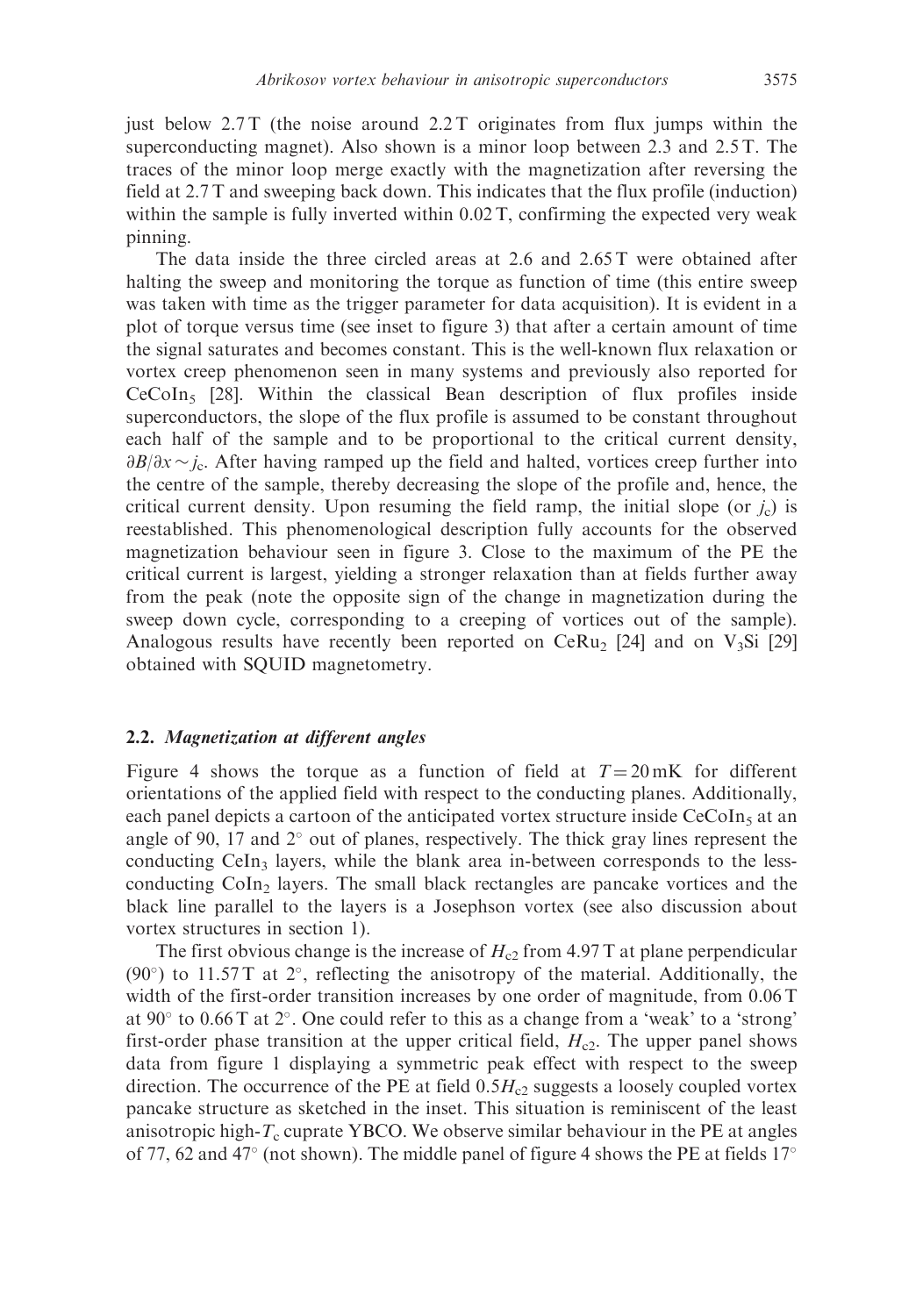

Figure 4. Torque as function of applied field at  $T = 20$  mK for different field orientations. Upper panel: with field perpendicular to the planes a symmetric peak effect (PE) occurs; the vortex structure corresponds to a loosely coupled stack of pancake vortices. Middle panel: with fields at  $17^{\circ}$  out of the planes an asymmetric PE occurs; the induction is parallel to the planes in increasing field, while a kinked state forms in decreasing field. Lower panel: with fields at  $2^{\circ}$  no PE is detectable; the vortex structure corresponds to a pure Josephson vortex state.

out of the planes, displaying asymmetric behaviour with the PE completely absent for the sweep-up direction. An asymmetry is already visible at  $32^{\circ}$  angle (not shown). The proposed corresponding vortex structures are sketched in the inset. During the sweep-up half-cycle, the induction within the superconductor remains parallel to the conducting planes and at an angle to the applied field up to  $H_{c2}$ . The vortex structure consists of coreless Josephson vortices aligned parallel to the conducting planes (but not necessarily confined between two adjacent planes). The sweep-down second half-cycle starts out of the normal state, where the field penetrates the material. Upon entering the superconducting state, a kinked vortex structure forms, consisting of in-plane pancake vortices connected by Josephson vortices running between the planes (see also discussion in section 1). The bottom panel of figure 4 shows the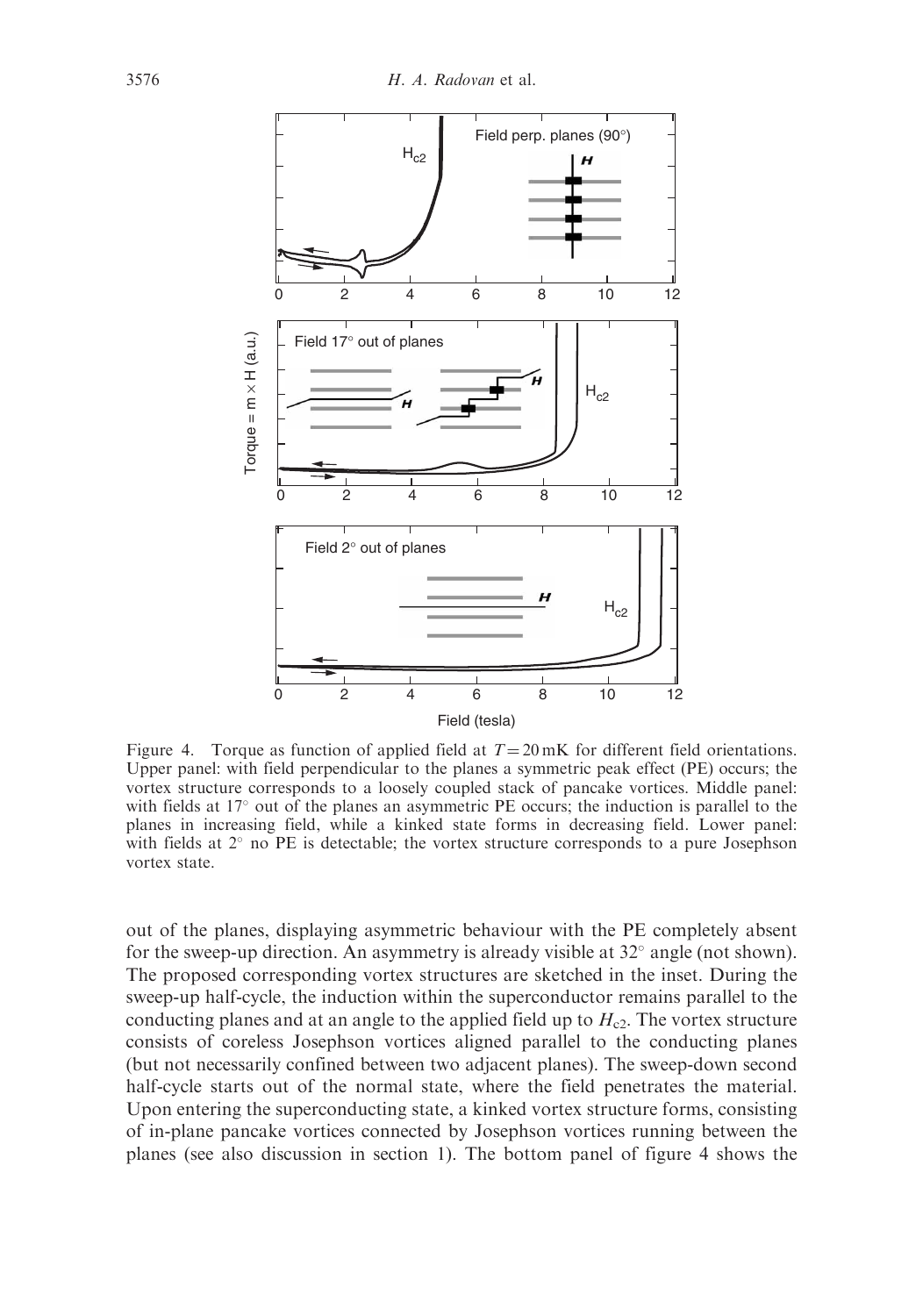hysteresis cycle in the close-to-parallel field orientation, where the PE is absent for both sweep directions. Obviously, a 3-dimensional model with Abrikosov vortices fails to describe the data. We propose that the vortex structure here is a pure Josephson vortex state for both sweep directions. The absence of the PE suggests a complete absence of pancake vortices, as they are responsible for a decoupling transition leading to changes in the critical current and the occurrence of the peak effect. We observe identical angular behaviour on a second  $CeCoIn<sub>5</sub>$  sample originating from another batch of crystals from the same source. One might also consider an alternative explanation for our observed magnetization anomaly. In this scenario, the anomaly would not be caused by a peak effect, but rather induced by

the proximity to a quantum critical point (QCP). However, most recent experimental results report about a magnetic-field-tuned QCP for both field orientations, perpendicular as well as parallel [30]. Our measurements show that the magnetization anomaly disappears at field orientations close to plane parallel and, hence, cannot be caused by the QCP in  $CeCoIn<sub>5</sub>$ .

Vortex crossover scenarios are well known in the anisotropic high- $T_c$  cuprates. Feinberg and Villard [31] derive theoretically a field-angle phase diagram, concluding that the region of stability of the parallel Josephson state increases with the anisotropy,  $\varepsilon$ , and the energy barrier height against generating a normal vortex core within the superconducting layer [31]. Hence, when the angle of an applied field exceeds a certain threshold value, the Josephson vortex state would transform into a kinked-lattice state. For fields on the order of several tesla at a given energy barrier height and a material with  $\varepsilon = 5$  (YBCO), the threshold angle is predicted to be about  $5^{\circ}$  out of plane, while a material with  $\varepsilon = 55$  (BSCCO) gives an angle of about 20°. Experimentally, vortex lock-in states were reported, for example, for  $La<sub>1.9</sub>Sr<sub>0.1</sub>CuO<sub>4</sub>$ [32], BSCCO [33], low-T<sub>c</sub> Mo<sub>77</sub>Ge<sub>23</sub>/Ge multilayers [34], or the organic superconductor  $(BEDT-TTF)_{2}Cu(SCN)_{2}$  [35]. Although the electronic anisotropy in  $CeCoIn<sub>5</sub>$  as derived from the ratio of reported effective masses is close to YBCO, the threshold angle seems much larger. We believe that the reasons for occurrence of the Josephson state over an extended range of angles, i.e. quasi-2D behaviour, in  $CeCoIn<sub>5</sub>$  are heavy electrons, large condensation energy and the now well-established paramagnetic limit. Recent X-ray absorption fine structure experiments on Sn-substituted  $CeCoIn<sub>5</sub>$  also clearly demonstrate the quasi-two-dimensional nature of superconductivity [36]. It was found that Sn substitutes preferentially onto the In sites within the Ce–In planes and readily destroys superconductivity at a level of only 3.6%. On the other hand, Rh-substitution onto the Co sites or La-substitution onto the Ce sites have a much weaker effect. The authors conclude that the superconducting state is confined within the Ce–In planes, consistent with a quasi-2D electronic structure.

We did not observe flux avalanches in any field orientation in the investigated temperature range  $20 \text{ mK} < T < 200 \text{ mK}$ . Avalanches have been observed using torque magnetometry, e.g. in the molecular superconductor  $\kappa$ -(BEDT- $TTF)$ <sub>2</sub>Cu(NCS)<sub>2</sub> in a wide range of angles and fields [18]. It is clear from our measurements that, at field angles close to the parallel orientation, all vortex activity ceases in CeCoIn5, neither vortex avalanches nor a vortex lattice peak effect are present. We explain this with a crossover from an Abrikosov vortex state to a Josephson vortex state. The absence of Abrikosov vortices close to field parallel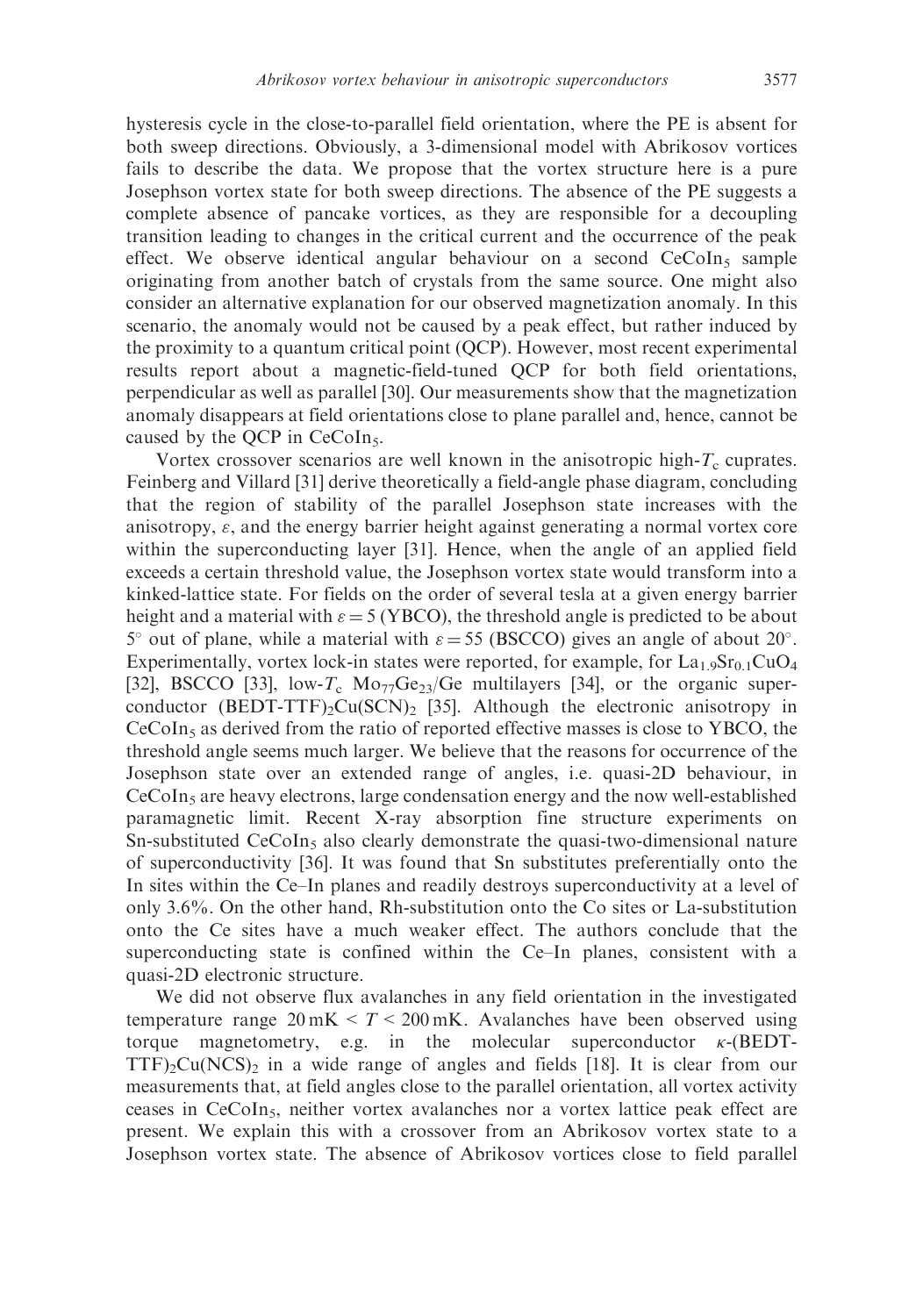orientations is consistent with the observation of a Fulde–Ferrell–Larkin– Ovchinnikov (FFLO) superconducting state that has been reported for  $CeCoIn<sub>5</sub>$ [37–43]. The FFLO state occurs only when orbital pair-breaking is not the dominant effect, which suggests that no Abrikosov vortices should form. A full rotational study of the FFLO state demonstrates that the FFLO signature disappears when the field is rotated by more than  $15^{\circ}$  out of the plane parallel field orientation [37, 42], an angle where the vortex peak effect re-emerges in our magnetization measurements.

#### 3. Summary

In summary, we show that for magnetic fields parallel to the conducting layers in  $CeCoIn<sub>5</sub>$  no Abrikosov vortex signature is present, as demonstrated by the disappearance of the vortex lattice peak effect, which, however, is present for larger field angles up to the plane perpendicular orientation. We explain this with a crossover from the usual Abrikosov vortex lattice to a Josephson vortex lattice for parallel field orientations. The Pauli paramagnetic limit in  $CeCoIn<sub>5</sub>$ , the large condensation energy and the heavy masses make it possible to achieve an Abrikosov vortex-free state with the field aligned parallel to the planes. Furthermore, we find no vortex avalanches for any field orientation. Thus, we conclude that the Josephson vortex state, together with an extraordinary long mean free path, is crucial for the formation of the spatially modulated Fulde–Ferrell–Larkin–Ovchinnikov superconducting state in CeCoIn<sub>5</sub>.

#### Acknowledgments

This work was supported by the National Science Foundation under Cooperative Agreement No. DMR-0084173, an NHMFL In-House Research Program, the State of Florida, and the US Department of Energy. We would like to thank C. J. Olson and A. E. Koshelev for stimulating discussions about vortex behavior in anisotropic superconductors.

#### References

- [1] G. Blatter, M.V. Feigel'man, V.B. Geshkenbein, et al., Rev. Mod. Phys. 66 1125 (1994).
- [2] S.H. Autler, E.S. Rosenblum and K.H. Gooen, Phys. Rev. Lett. 9 489 (1962).
- [3] C.J. Olson, C. Reichhardt, R.T. Scalettar, et al., Physica C 384 143 (2003).
- [4] J.R. Clem, Supercond. Sci. Technol. 11 909 (1998).
- [5] W.K. Kwok, J.A. Fendrich, C.J. van der Beek, et al., Phys. Rev. 73 2614 (1994).
- [6] G. Blatter, V. Geshkenbein, A. Larkin, et al., Phys. Rev. B 54 72 (1996).
- [7] A.E. Koshelev, Phys. Rev. B 68 094520 (2003).
- [8] See referenced articles in [7].
- [9] C. Petrovic, P.G. Pagliuso, M.F. Hundley, et al., J. Phys.: Condens. Matter 13 L337 (2001).